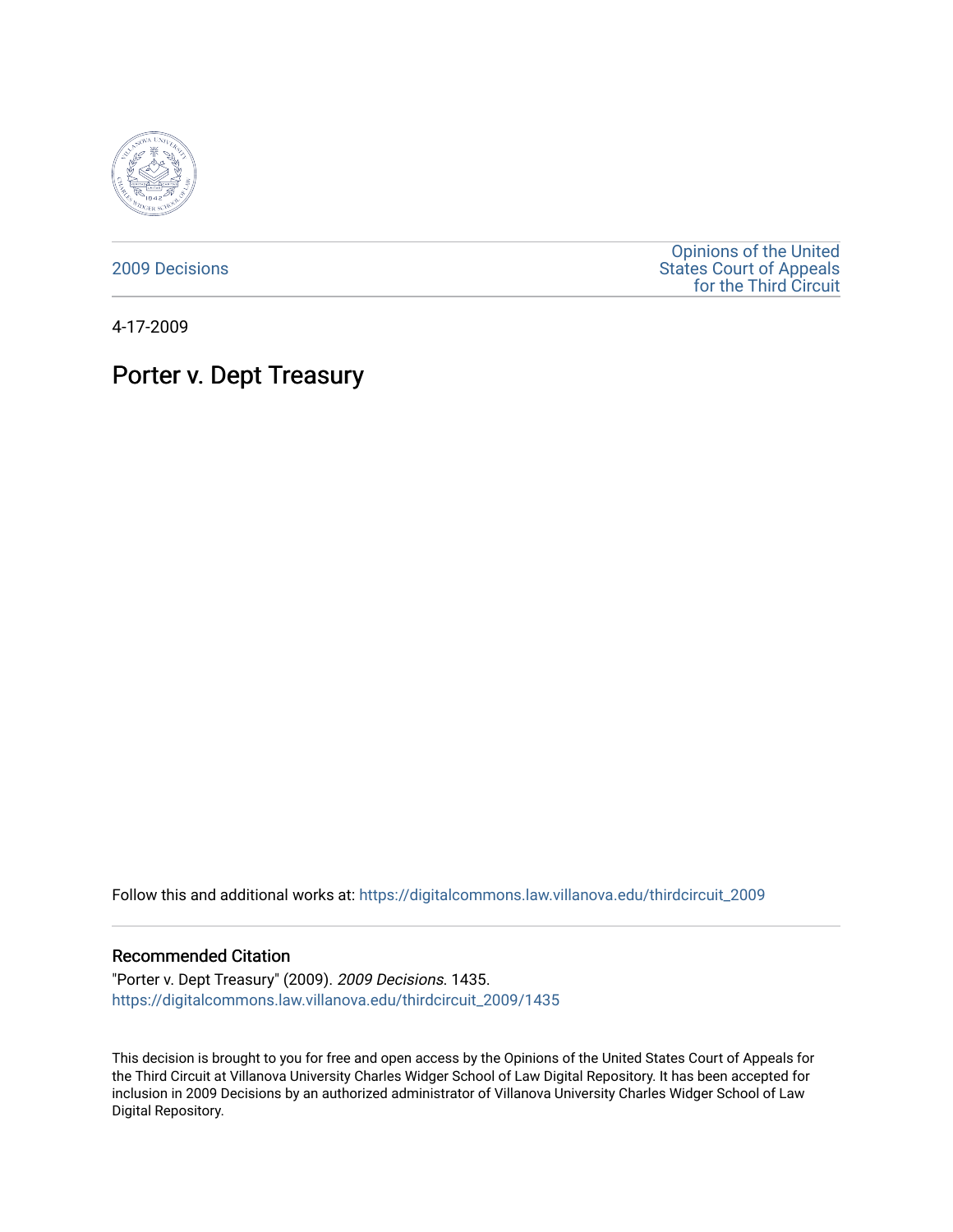#### **PRECEDENTIAL**

## UNITED STATES COURT OF APPEALS FOR THE THIRD CIRCUIT

\_\_\_\_\_\_\_\_\_\_\_\_

Nos. 07-3859, 08-4663, 09-1162 \_\_\_\_\_\_\_\_\_\_\_\_\_

## DANA M. PORTER

v.

## DEPT. OF THE TREASURY

\*MICHAEL BUESGENS Appellant in No. 07-3859  $*(Pursuant to Rule 12(a), F.R.A.P.)$ 

On Appeal from the United States District Court for the Eastern District of Pennsylvania (D.C. Civil Action No. 07-cv-01541) District Judge: Honorable Bruce W. Kauffman

 $\overline{a}$ 

 $\overline{a}$ 

 $\overline{a}$ 

TOMMIE H. TELFAIR, Appellant in No. 08-4663

v.

KAREN P. TANDY, Administrator-Drug Enforcement Administration; GERARD P. MCALEER, Director/Senior Officer-DEA: Newark; 1-50 UNKNOWN DEA AGENTS; 1-50 UNKNOWN FEDERAL AGENTS; RAY MCCARTHY, Chief of Police, Newark; MURAD MUHAMMED, Roberty-Homicide, OIC Newark Police; 1-50 UNKNOWN POLICE OFFICERS; PAUL W. BERGRIN, Private Attorney-District of New Jersey; CHRISTOPHER CHRISTY, AUSA-District of New Jersey

> On Appeal from the United States District Court for the District of New Jersey (D.C. Civil Action No. 08-cv-0731)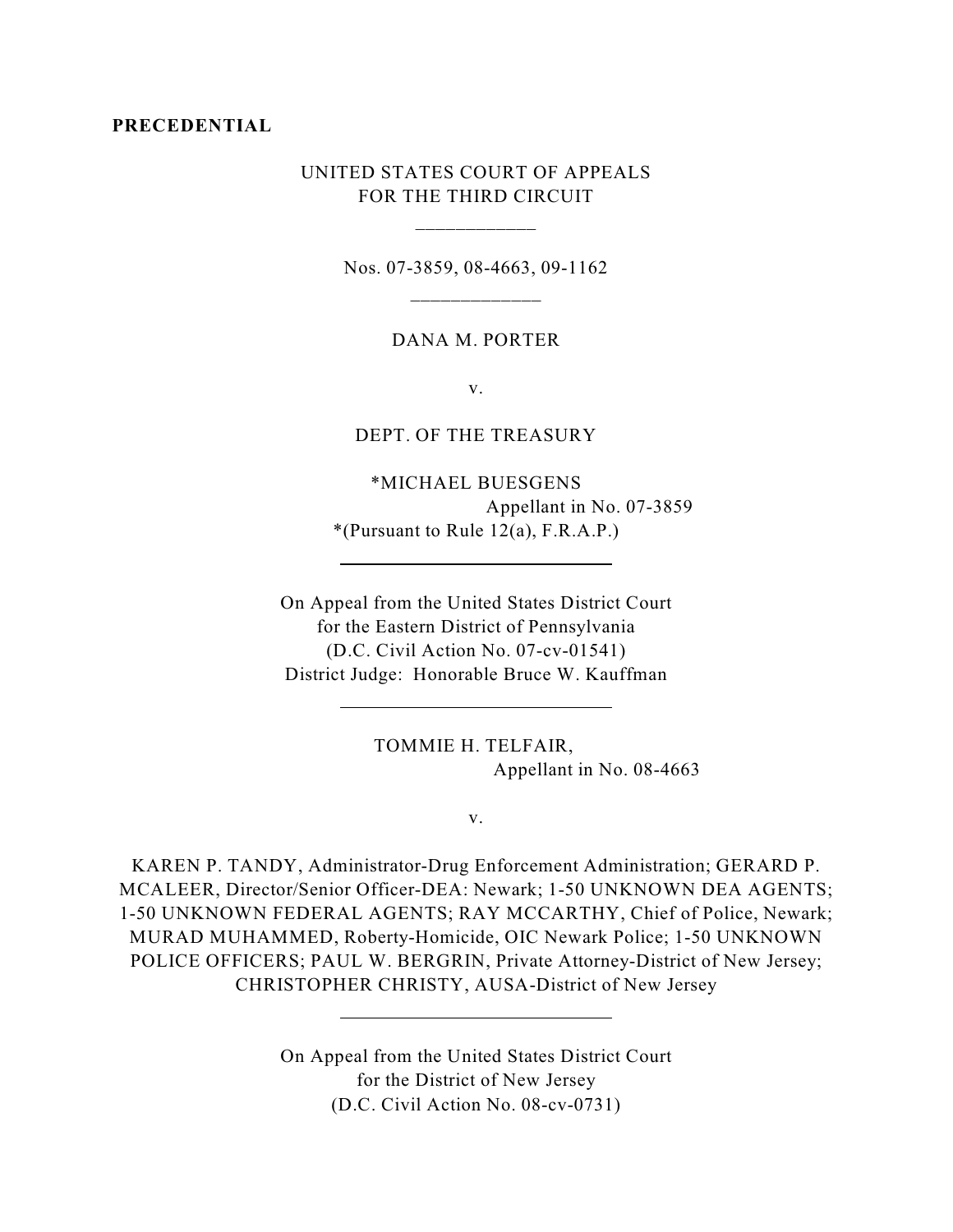District Judge: Honorable William J. Martini

 $\overline{a}$ 

JEWEL POWELL; WINSTON POWELL a/k/a TOMMY POWELL, et. al.

v.

VIOLET O. MAHABIR; LORING W. SEWER; MARILYN E. WOODLEY; IRVIN A. SEWER; EARL A. SEWER; WARREN A. SEWER; LUCINDA C. ANTHONY; JUDITH O. CALLWOOD; LORREL A. SEWER, Appellants in No. 09-1162

> On Appeal from the United States District Court for the District of the Virgin Islands (D.C. Civil Action No. 05-cv-00083) District Judge: Honorable Raymond J. Finch

Submitted Pursuant to Third Circuit LAR 27 and I.O.P. 10

Before: McKEE, RENDELL and SMITH, Circuit Judges

## ORDER AMENDING OPINION

 $\overline{a}$ 

 $\overline{a}$ 

It appearing that at times the text of the opinion and order filed on April 16, 2009, identified the appellant in appeal No. 07-3859 as Dana M. Porter rather than Michael Buesgens, it is hereby O R D E R E D that the opinion and order shall be amended. The following changes shall be made to the text of the opinion:

Page 8, paragraph 2, first sentence is amended as follows:

 $\overline{a}$ 

Buesgens, who proceeds pro se, and the Mahabir appellants, who are represented by counsel, have moved to voluntarily dismiss their appeals under Federal Rule of Appellate Procedure 42(b).

Page 8, paragraph 2, last sentence is amended as follows: